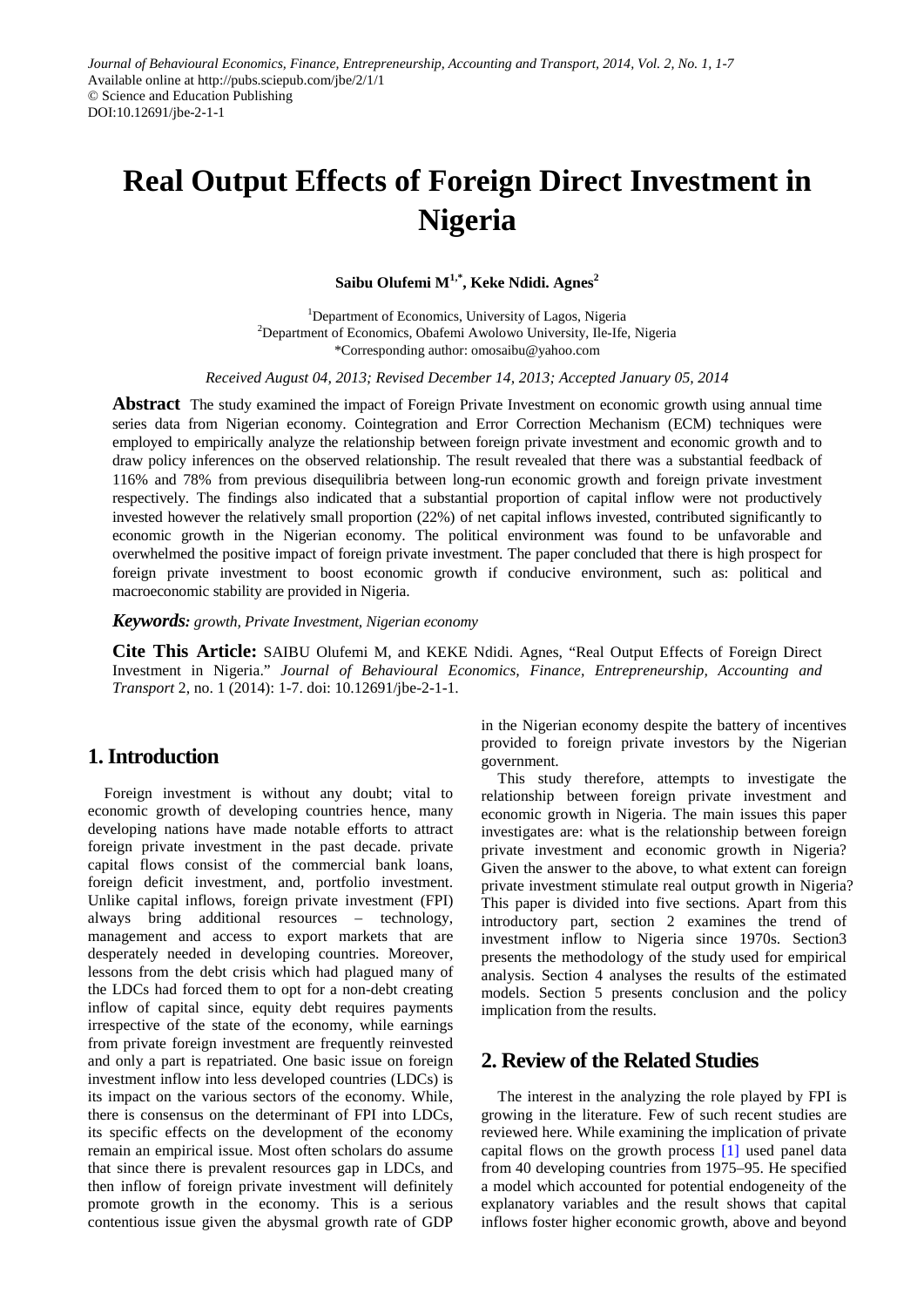any effects on the investment rate, but only for economies where the banking sector has reached a certain level of development. Also [\[2\]](#page-6-1) examine the nature of the causal relationship between output level, inward foreign direct investment and trade in latin American countries; Argentina, Brazil and Mexico from the middle seventies to 1997. Utilizing a vector auto-regressive (VAR) model the result of the study suggests a significant impact of foreign direct investment on economic growth and trade in the analyzed countries. In Nigeria, [\[3\]](#page-6-2) carried empirical investigation on the effects of foreign direct investment on economic growth from 1980 to 1997. The result showed that foreign direct investment had significant impact on economic growth in Nigeria. However, the study concludes that the presence of foreign direct investment in the LDCs particularly in Nigeria is not totally useful.

Using cross-section data relating to a sample of 66 developing counties over three decades [\[4\]](#page-6-3) analyzes the role foreign direct investment and trade in economic growth of developing countries within the endogenous growth-theory framework. The study shows that foreign direct investment and trade contribute toward advancing economic growth in developing countries and that foreign direct investment is often the main channel through which advanced technology is transferred to developing countries. The study further believed that sound macroeconomic policies, better stock of human capital and institutional stability are necessary preconditions for foreign direct investment -driven growth to materialize and stimulate domestic growth. Another study [\[5\]](#page-6-4) examined a panel analysis of the effects of foreign direct investment (FDI) on economic growth from 47 African countries over two decades (1980–2000). Utilizing a seemingly unrelated regressions (SUR) technique of analysis the study revealed that foreign direct investment exerts a positive impact on growth in Africa. Using data from several investor surveys [\[6\]](#page-6-5) suggest that macroeconomic instability, investment restrictions, corruption and political instability have a negative impact on foreign direct investment (FDI) to Africa. Using time series data covering the period 1970-2003, [\[7\]](#page-6-6) examine the impact of foreign direct investment on economic growth in Africa using graphical and regression analysis. It was established that the contribution of foreign direct investment to growth is positive in most of the countries but not significant. While contributing to the debate on the joint effects of aid and FDI in economic development estimated a panel data for countries in the Southern Africa region [\[8\]](#page-6-7) found a negative relationship between FDI and growth but no relationship between aid and growth. In another similar study [\[9\]](#page-6-8) established that there was a long run association between aid, FDI and economic growth in 36 sub-Saharan Africa countries, and also found that foreign aid and FDI exert positive effect on economic growth, but the effect of aid is lower.

Examining the impacts of foreign direct investment in oil sector in Nigeria and its attendant impact on economic growth, [\[10\]](#page-6-9) used co-integration analysis to show that foreign direct investment at current year is negatively associated with GDP possibly due to the fact that such investment needed to be allowed some time lag to translate to any significant impact. The impact of domestic capital formation is relatively small compared with the impact of foreign direct investment in the oil sector.

Investigated the relationship between foreign direct investment and economic growth in Nigeria between 1970 and 2008, [\[11\]](#page-6-10) argued that there is endogeneity i.e., bidirectional relationship between FDI and economic growth in Nigeria. The paper then adopted both single and simultaneous equation systems to examine if there is any sort of feed-back relationship between FDI and economic growth in Nigeria. The results show that FDI and economic growth are jointly determined in Nigeria and there is positive feedback from FDI to growth and from growth to FDI.

More importantly, recent studies have begun to query the robustness of model that ignored the possible interaction between foreign direct investment and other capital inflows. For instance [\[12,13,14\]](#page-6-11) introduced financial development to a model that examined the effects of foreign direct investment on economic growth. The conclusion from the papers was that the effect of foreign direct investment could depend on the level of financial development in developing countries. Also [\[15,16\]](#page-6-12) examined similar issues in Nigeria where they incorporated savings and foreign aid as alternative sources of invisible resources in the growth process.

Obviously from the above review foreign direct investment has been established to be a crucial factor in the growth process especially in developing countries. However, most of the existing studies is based on the assumption all foreign capital mobilized were directly invested in the productive process. Such assumption is less likely to hold. In many instance there are capital flight especially in developing countries and also some of the capital inflow are either misappropriated or invested in less productive ventures. If this is the case then empirical analysis must incorporate such scenario in the empirical analysis and policy inference, this is clearly missing in the existing literature. The next provide a simple modeling approach to incorporating such missing gap in the FPIgrowth analysis.

## **3. Empirical Methodology**

#### **3.1. Model Specification**

The starting point of the model is the dual –gap model via the standard production function in the context of Harrod-Domar model;

$$
Q_t = \frac{1}{g} K_t \tag{1}
$$

Equation (1) suggests that output in period t is a function of capital stock in period t. Where,  $Q_t$  = Output capacity in period t,  $\frac{1}{g}$  = Incremental Capital-Output

ratio, and  $\mathbf{K}_t$  = Capital Stock in Period t.

It is assumed that capital and labour are employed in fixed proportions and there is always sufficient amount of labour to ensure that it is not a significant constraint output. Assume that investment is the change in capital stock that is  $I_t = \Delta K_t$  where,  $\Delta K_t = K_t - K_{t-1}$  then equation 1 becomes

$$
\Delta \mathcal{Q} = \frac{1}{g} I_t \tag{2}
$$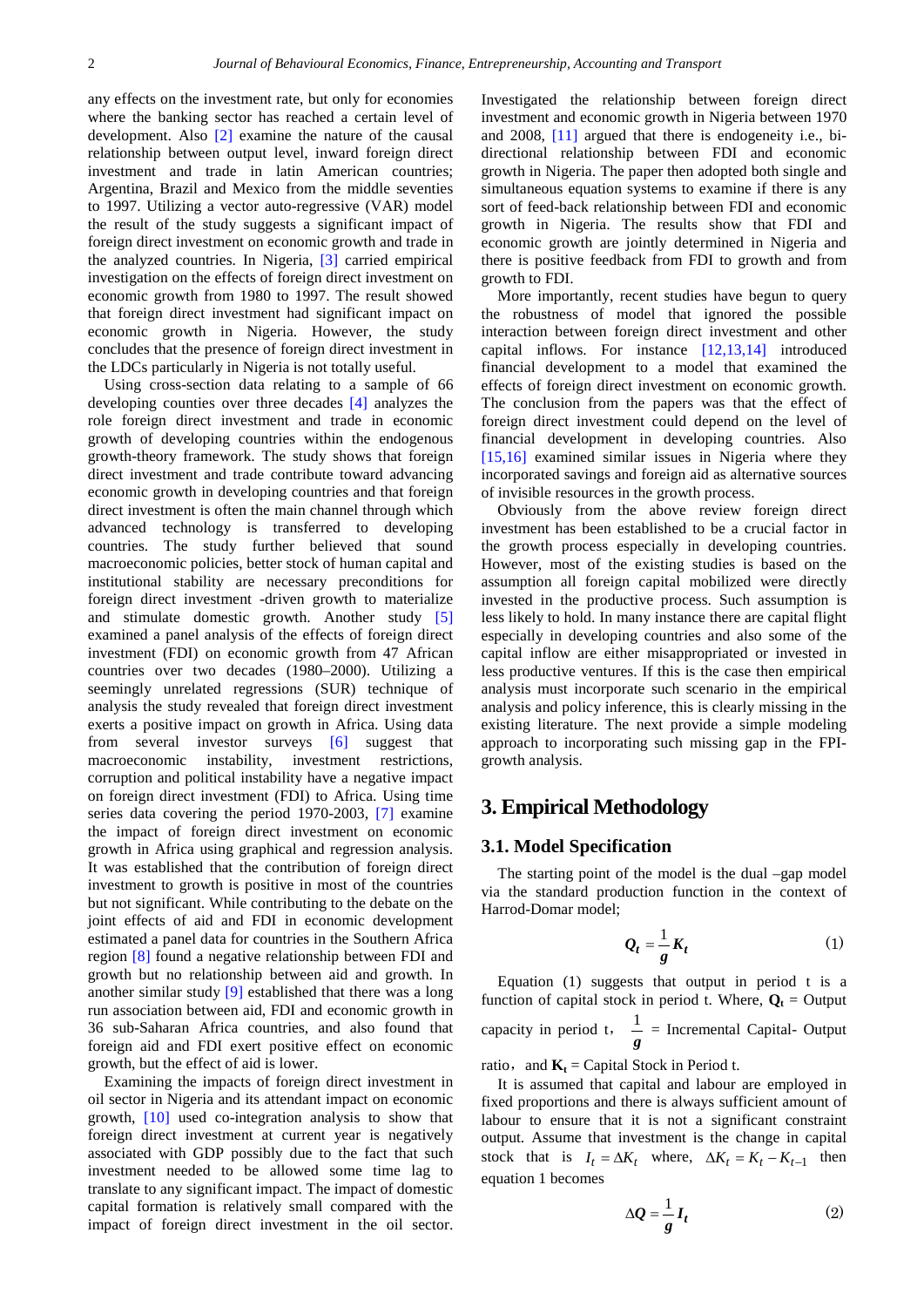The implication of equation (2) is that a positive change in output can be brought about by an increase in investment. Following [\[17\]](#page-6-13) investment in the two-gap analysis includes both domestic and foreign capital goods in fixed proportions that is;

$$
I_t = Min \left[ I_t^d, M_t^k \right] \tag{3}
$$

Where  $I_t^d$  is domestic investment and  $M_t^k$  is capital goods imported from abroad. Equation (3) is typical of developing countries that are constrained by financial resources to implement development programmes. They face both domestic and external constraints, which form the bedrock of dual-gap analysis. Following Keynesian model aggregate demand for goods and service can be represented by the identity equation,

$$
Y = C + I + G + X - M \tag{4}
$$

$$
I - S = X - M = FPI \tag{5}
$$

 $Y = \text{Aggregate output}, C = \text{Consumption Expenditure}, I =$ Investment Expenditure,  $G = G$ overnment Expenditure, X  $- M$  = Export – Import, S = aggregate saving and FPI is foreign capital inflow to augment the short fall in domestic resources. Under the two gap model, the domestic short fall in resources is equal to net export and the net export is equivalent to net capital flows. Based on equation 5, I-S $_{t}$  is the domestic resource constraint while M-X is the foreign resource constraint. Here, the argument is that savings rate in Nigeria, as in other LDC are too low to meet up with investment needs [\[18\].](#page-6-14) This gap can be met through inflow of foreign capital FPI<sub>t</sub>. Given that total import  $M_t$  is composed of import of consumer goods and capital goods, the import of capital  $(M<sup>k</sup>)$  can be obtained as follows;

$$
M_t = M_t^c - M_t^k \tag{6}
$$

Where  $M<sup>c</sup>$  is the import of consumer goods, total investment in equation (3) can be written as:

$$
I_t = I^d - M_t^k \tag{7}
$$

If the domestic constraint is operative, total domestic investment capital is sourced locally, then  $I_t = \alpha I^d$ 

where  $I^d = I_t - M_t^k$  then and equation (2) becomes;

$$
\Delta Q = \frac{\alpha}{g} I^d - M_t^k \tag{8}
$$

Incorporating equation 5 into equation 8

$$
\Delta Q = \frac{\alpha}{g} S_t + FPI_t - M_t^k \tag{9}
$$

Equation (9) specifies a positive relationship between the proportions of capital inflow to total output and its rate of growth. Similarly when the foreign constraint is operative, then  $I_t = \beta M_t^k$  then and equation (2) becomes;

$$
\Delta Q = \frac{\beta}{g} M_t^k \tag{10}
$$

From equation (5) import of goods and services can be expressed as

$$
M_t = X_t + FPI \tag{11}
$$

Substituting equations (6) and (11) into equation (10) we have;

$$
\Delta Q = \frac{\beta}{g} \bigg[ S_t + FPI_t - M_t^c \bigg] \tag{12}
$$

which again specifies a positive relationship between foreign capital inflow and economic growth.

Therefore from the two scenarios above whether domestic or foreign capital constraint is operative foreign caipt inflow has positive relationship with economic growth. The above analysis follows from two important premises: namely; (a) that the entire amount of foreign capital inflow is devoted to domestic capital formation. (b) That the incremental capital – output ratio does not change when the inflow of foreign capital takes place, though these assumptions have recently come under attack by various authors. The point of departure is the observation that given any plausible welfare function, optimal allocation of resources leads to the conclusion that part of the foreign capital inflow will be allocated to present consumption and the rest to domestic savings and investment. However, a positive relationship between foreign capital inflow and economic growth can still hold in spite of these criticisms. From equation (5) investment can be expressed as addition of domestic savings and foreign capital inflow such that we have

$$
I_t = S_t + FPI_t \tag{13}
$$

And since investment is also a fraction of national output not consumed from the current output then we can specify savings in the form.

$$
S_t = s_1 Q_t + s_2 FPI_t \tag{14}
$$

Here, the economy is assumed to save part of domestic output and part of foreign capital inflow.s<sub>1</sub> and s<sub>2</sub> are the average propensities to save from output and foreign capital respectively. In equation (14), as long as,  $s_2 < 0$ any additional capital inflows helps in easing domestic resource constraint as more investible funds are available for domestic production process. Substituting equation (13) and (14) into equation (2) and by simple rearrangement we have

$$
\Delta Q = \frac{1}{g} [s_1 Q_t + (1 - s_2) F P I_t]
$$
 (15)

As long as,  $s_2 < 0$ , the positive relationship between FPI<sub>t</sub> and ∆*Q* is not disturbed. Equation (25) thus implies that only a fraction of FPI is directly involved in the production process hence the higher the marginal propensity to invest FPI, the higher the change in economic growth.

It is fairly obvious from our theoretical framework and literature review that in trying to analyze the relationship between foreign private investment and economic growth, we have to account for the influence of other variables apart from those specified in the above model. The additional variables that were considered along within those specified above are political instability and macroeconomic instability variables. The rationale for including such variables in the model is in view of the fact that, both macroeconomic and political instability have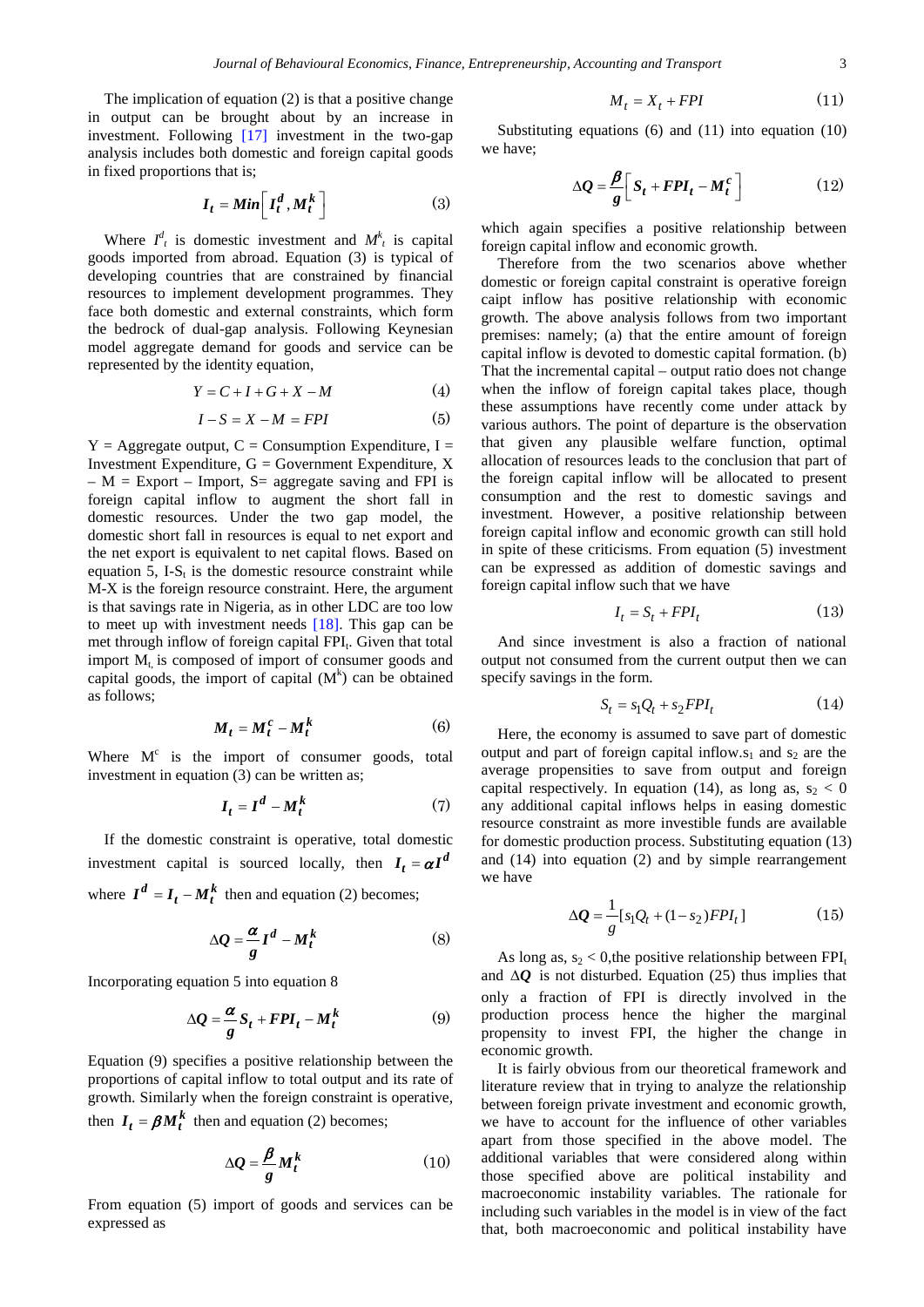become serious issues developing countries like Nigeria contend with in recent times. Hence, their effects on economic growth determinants could no longer be ignored. In the light of the above discussion, the empirical model to be estimated becomes;

$$
\Delta Q = \varphi_0 + \varphi_1 \Delta Q_{t-1} + \varphi_2 \Delta FPI_t + \varphi_3 M_t + \varphi_4 PI_t + e_t (16)
$$

Where  $\varphi_0, \varphi_1, \varphi_2 > 0$  and  $\varphi_3, \varphi_4 < 0$  . M<sub>i</sub> =macroeconomic instability proxied by variance of Inflation rate, PI =political instability proxied by breach of peace index,  $\epsilon_t$  = Error term.

#### **3.2. Method of Analysis**

This study adopts cointegration and Error Correction Modeling (ECM). There several other methods of examining the properties. Among such methods is the Vector error correction mechanism and Autoregressive distributed lags. The Ordinary ECM approach is preferred in this case because of its simplicity and the fact that the results from all these methods are found to be statistically consistent t with each other [\[19\].](#page-6-15) Central to this technique is the examination of the variable in the econometric model for stationarity. Basically, the idea is to ascertain the order of integration of the variables and the number of time the variables have to be differenced to arrive at stationarity. This enables us to avoid the problems of spurious on inconsistent regressions that are associated with non-stationary time series models. First we performed a unit root test on each variable in our model using the Dickey Fuller (DF) and Augmented Dickey-Fuller (ADF) tests. This Dickey-Fuller test is specified as;

$$
\Delta y_t = \alpha + \beta Y_{t-1} + e_t \tag{17}
$$

Where Y represents the vector of variables considered in this study namely Log of GDP (LGDP), Log of FPI (LFP1), macroeconomic instability (MI) and, political instability (PI). If  $\beta$  in equation (17) is negative and significantly different from zero, then the series is I (0) that is stationarity. In most cases stationary series have a finite variance, transitory innovations from the mean and a tendency for the series to return to its mean value. The critical t values for the test were calculated by Monte Carlo simulation in [\[20\]](#page-6-16) because the distribution is not standard. However, the error terms  $\epsilon_t$ , should be white noise. This problem is overcome by adding lag values of  $Y_t$  that is

$$
\Delta y_t = \alpha + \beta Y_{t-1} + \sum_{j=1}^n \Delta y_{t-i} + e_t \tag{18}
$$

which is the equation for the Augmented Dickey-Fuller (ADF) test, with "n" sufficiently large enough to obtain autocorrelated residuals. The t statistics computed in equation (18) for the coefficient  $\beta$  is the (ADF) test. It has critical values as that of equation (17). Next we test for cointegration using [\[21\]](#page-6-17) two critical steps. First, the Longrun relationship expressed by equation (16) as estimated in levels by the ordinary least squares (OLS) estimations and then we applied the DF and ADF tests to the residual from the estimates of equation (16) regression to test the hypothesis of cointegration. If coefficient on the residual is found to be significant then, the second step is followed whereby the residual from this static regression is used as an error correction term in the dynamic first difference

regression estimation. Following Engle and Granger (1987) the residuals derived from equation (16) as:

$$
e_t = Q_t - [\varphi_0 + \varphi_1 Q_{t-1} + \vartheta_2 FPI_t + \varphi_3 M_t + \varphi_4 PI_t] \tag{19}
$$

The error term derived from equation (19) is examined using the DF and ADF discussed earlier. If the calculated t values for this test are less than the critical values, then  $\varepsilon_t$ is 1(0) and, Q, FP1, M1 and P1 are considered cointegrated. The next move is to switch to a short-run model. We employed an error correction dynamic specification of the form:

$$
\Delta Q = \theta \Delta L Z - \delta E C M_{t-1} + e_t \tag{20}
$$

Where: L is a general Lag Operator is vector of explanatory variables (FP1, M1 and P1) and ECM is the time series of residuals from cointegrating vector. Equation (19) incorporates a connective mechanism between the level of output growth and the levels of its determinants that affects the current changes in output growth. In this way an allowance is made for any shortrun divergence in output growth. Equation (19) was reduced to a parsimonious equation through the elimination of insignificant terms and the impositions of constraints that hold a reasonable approximation [\[22\].](#page-6-18) The result of re-parameterization of this equation was then used for examining the contribution of each independent variable to changes in dependent variables.

#### **3.3. Data Description and Sources**

The study relied on secondary data. Four variables were considered: Economic Growth, (Q), foreign private investment (FPI), macroeconomic instability (MI) and political instability (PI).The economic growth was measured by the growth of gross domestic product at current prices. The foreign private investment was measured by the net inflow of foreign private investment in Nigeria. The macroeconomic instability was proxied by the variance of inflation rate, instead of composite consumer price index (CCPI) because of greater accuracy of the statistical compilation of the former over the latter. The political instability was measured by the breach of peace index. Data on all the variables were obtained from various issues Statistical Bulletin, Annual Reports and Economic and Financial Review published by Central bank of Nigeria.

### **4. Empirical Results**

#### **4.1. Unit Rroot Test and Cointegration Tests**

The result of the unit root test on the variables using Dickey Fuller (DF) and Augmented Dickey Fuller (ADF) as specified in equation (19) and (20) are reported in [Table](#page-4-0)  [1](#page-4-0) panel A. The parameter estimates from DF and ADF tests showed that the null hypothesis was rejected, implying that these variables were non-stationary hence require first differencing to achieve stationarity. Though the DF of foreign private investment was significant but stationarity requires both DF and ADF to be significant to avoid spurious result. Therefore, since the non-stationarity of the variables was confirmed, then the order of integration of the variables whether I  $(1)$  or I  $(2)$  series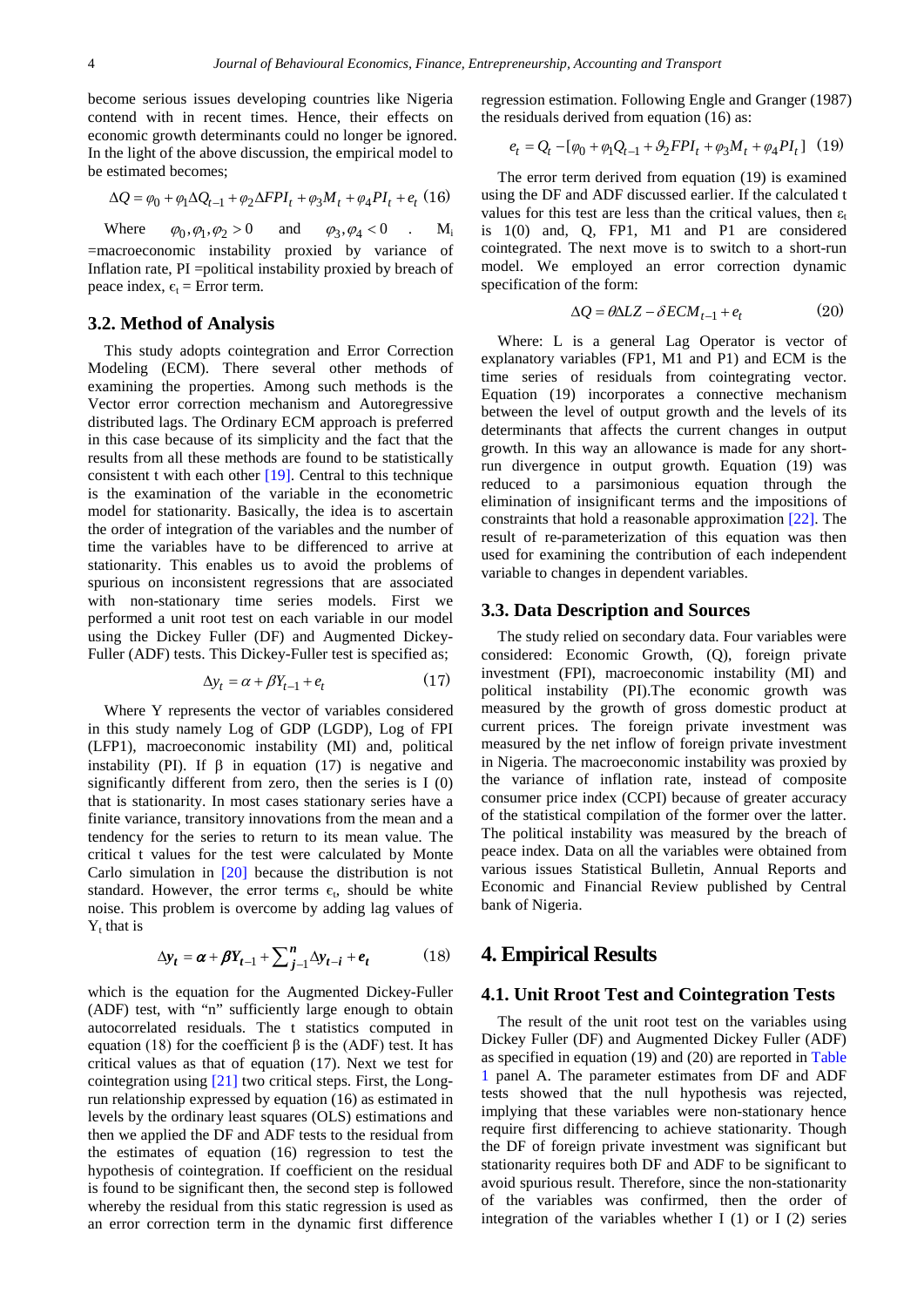was established. To do this, we differenced the dependent variable twice and then regressed it on the first differenced lagged level of the variables. The results obtained using the above procedure is also presented i[n Table 1](#page-4-0) panel B.

<span id="page-4-0"></span>

| Table 1. Time Series Properties if the Series |                                                                           |            |  |  |
|-----------------------------------------------|---------------------------------------------------------------------------|------------|--|--|
| Series                                        | DF                                                                        | ADF        |  |  |
| <b>Panel A: Unit Root Test</b>                |                                                                           |            |  |  |
| <b>LGDP</b>                                   | 0.41468                                                                   | 0.02925    |  |  |
| <b>LFPI</b>                                   | $-4.37853$                                                                | $-2.45223$ |  |  |
| LMI                                           | 2.01423                                                                   | 0.76351    |  |  |
| <b>LPI</b>                                    | $-1.46369$                                                                | $-1.48330$ |  |  |
|                                               | Panel B: Establishing Order of Integration                                |            |  |  |
| ALGDP                                         | $-3.60662$                                                                | $-3.15064$ |  |  |
| <b>ALFPI</b>                                  | $-9.81923$                                                                | -4.77888   |  |  |
| ΔLMI                                          | $-2.96526$                                                                | $-3.85362$ |  |  |
| $\triangle LPI$                               | -4.98370                                                                  | $-3.02284$ |  |  |
| $\sim$ $\sim$<br>$\cdots$ $\cdots$            | $\sim$ $\sim$ $\sim$ $\sim$ $\sim$ $\sim$ $\sim$ $\sim$<br>$\sim$ $ \sim$ |            |  |  |

Notes: LGDP = Log of Gross Domestic Product, LFPI = Log of Foreign Private Investment ,LMI = Macroeconomic instability, LPI = Political instability, and  $\Delta$  = first difference

From panel be in [Table 1,](#page-4-0) it was observed that the variables were I (1) series, indicating that stationarity was induced after first differencing. Next, we tested for cointegration. The idea of cointegration is that if two or more series are I (1) series then, it is possible that their residuals are stationary, that is, I (0). We employed the DF and ADF tests to the residuals of the cointegrating regression rather than the levels of the series. Following [\[20\]](#page-6-16) as explained in equation (19), we obtained the result of the cointegration estimation and the result of the DF and ADF tests on the residuals are presented in [Table 2.](#page-4-1) As shown in [Table 2,](#page-4-1) the null hypothesis that there is "a random walk" was rejected at the 5% level of significance, indicating that gross domestic product (a measure of economic growth), foreign private investment, macroeconomic and political instabilities were cointegrated.

<span id="page-4-1"></span>

| <b>Table 2. Cointegration Test</b>                                       |                    |                       |                             |  |  |  |
|--------------------------------------------------------------------------|--------------------|-----------------------|-----------------------------|--|--|--|
| <b>Variables</b>                                                         | Coefficient        | <b>Standard error</b> | t-value                     |  |  |  |
| Constant                                                                 | 1.073              | 0.39283               | 3.737                       |  |  |  |
| <b>LFPI</b>                                                              | 2.467              | 0.03364               | 1.41674                     |  |  |  |
| LMI                                                                      | 0.631              | 0.5113                | 0.9975                      |  |  |  |
| LPI                                                                      | 6.520              | 0.24717               | 2.03157                     |  |  |  |
| Dependent Variable LGDP, $R^2 = 0.985$ F (3.25) 198.06(0.000) DW = 1.738 |                    |                       |                             |  |  |  |
| DF and ADF Stationarity test on the Residual                             |                    |                       |                             |  |  |  |
| <b>Variables</b>                                                         | DF                 | ADF                   | <b>Order of integration</b> |  |  |  |
| <b>RESIDUAL</b>                                                          | $-088322(-4.4423)$ | $-1.4176(-3.5719)$    | 1(0)                        |  |  |  |

**NOTE:** The values in parentheses are t-statistics for the stationarity test for the residual term

<span id="page-4-2"></span>

| Table 3. Over Parameterized Modeling of $\triangle$ LGDP |                    |                  |                         |              |  |  |
|----------------------------------------------------------|--------------------|------------------|-------------------------|--------------|--|--|
| <b>VARIABLES</b>                                         | <b>COEFFICIENT</b> | <b>STD</b> Error | <b>HCSE</b>             | t-Value      |  |  |
| <b>CONSTANT</b>                                          | $-0.0295675$       | 0.27720          | 0.32440                 | $-0.10667$   |  |  |
| ALGDP1                                                   | 0.9761928          | 0.49827          | 0.54186                 | 1.95918      |  |  |
| ALGDP <sub>2</sub>                                       | $-0.4725624$       | 0.25921          | 0.23282                 | $-1.82307$   |  |  |
| ALGDP <sub>3</sub>                                       | 0.4757649          | 0.37586          | 0.46272                 | 1.26579      |  |  |
| $\Delta$ LFPI                                            | 0.0299029          | 0.07321          | 0.06464                 | 0.40847      |  |  |
| $\Delta$ LFPI 1                                          | 0.0903549          | 0.08465          | 0.07242                 | 1.06735      |  |  |
| $\triangle$ LFPI 2                                       | $-0.0025252$       | 0.07221          | 0.07763                 | $-0.03497$   |  |  |
| $\triangle$ LFPI 3                                       | 0.1346398          | 0.07269          | 0.04209                 | 1.85229      |  |  |
| $\Delta$ LINF                                            | 0.1106319          | 0.04895          | 0.04578                 | 2.25999      |  |  |
| $\Delta$ LINF 1                                          | 0.0241379          | 0.05918          | 0.05426                 | 0.40788      |  |  |
| $\triangle$ LINF 2                                       | 0.0054578          | 0.04536          | 0.04152                 | 0.12033      |  |  |
| $\Delta$ LINF 3                                          | 0.0837701          | 0.04908          | 0.04054                 | 1.70683      |  |  |
| $\Delta$ LPI                                             | -2.2393489         | 0.87505          | 0.84498                 | $-2.55912$   |  |  |
| $\Delta$ LPI 1                                           | 2.3487621          | 1.64519          | 1.97007                 | 1.42765      |  |  |
| $\triangle$ LPI 2                                        | -1.5803869         | 1.23240          | 1.19841                 | $-1.28236$   |  |  |
| $\Delta$ LPI 3                                           | 1.9969296          | 2.11677          | 2.12684                 | 0.94339      |  |  |
| ECM 1                                                    | $-0.9706257$       | 0.59364          | 0.63132                 | $-1.63505$   |  |  |
| Model statistics                                         | $R^2 = 0.8416$ ,   | $SE = 0.1327$    | $F(16,8) = .66(0.0819)$ | $DW = 1.807$ |  |  |
| <b>Information Criteria</b>                              | $SC = -2.9887$     | $HQ = -3.5876$   | $FPE = 0.0296$          |              |  |  |

In order to identify the main dynamic pattern of the model an over parameterized auto-regressive distributed lag Model (ADL) was first estimated using ordinary least squares (OLS), with three lag length for all the variables in the model. The regression results for ADL version of equation (17) are reported in [Table 3.](#page-4-2) The model was further simplified into a more interpretable parsimonious model by dropping out the insignificant lag coefficient. The final model produced by the simplification process is reported in [Table 4.](#page-5-0) The simplification resulted in an improvement in Schwarz information criterion (SC) compared with the ADL model. For instance, the Schwarz information criterion reduced significantly from –2.98873 to –3.42688 in the final model. The Durbin Watson (1.816), the final prediction Error FPE (0.01929) and the overall significant level of the model F-statistic 4.85 (0.0053) performed more efficiently in the final parsimonious model in [Table 4](#page-5-0) when compared with results in [Table 4.](#page-5-0) An examination of the results for the parsimonious model error correction model [\(Table 4\)](#page-5-0) showed that the explanatory power  $(R^2)$  of the model is high (83%). This implies that the model explained at least 83% of variations in economic growth in Nigeria. Furthermore, the F-statistics 4.85 (0.0053) and the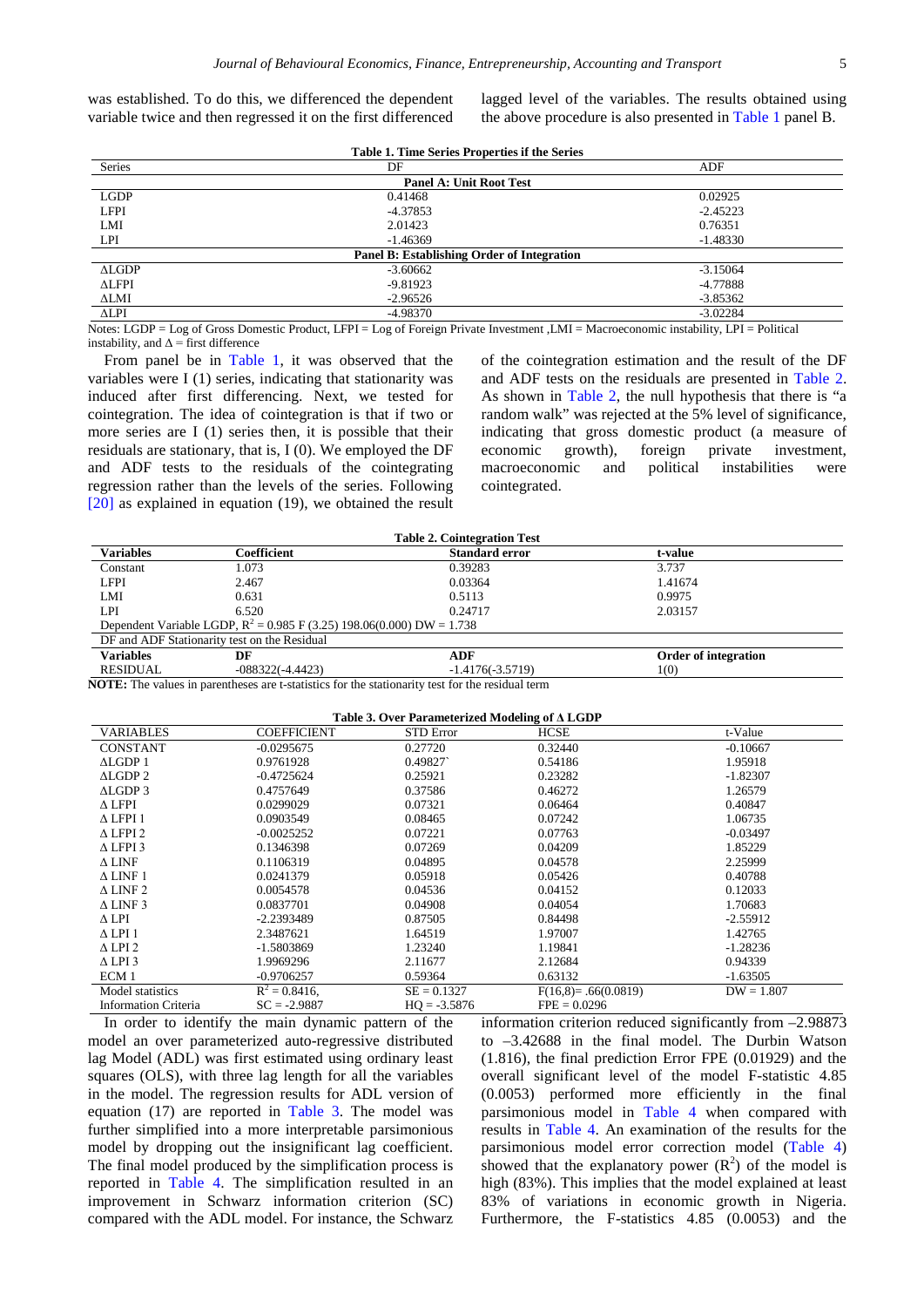standard errors (0.112) indicated that the model fit the data relatively well while the Durbin Watson statistics (1.82) indicated absence of autocorrelation. The conventional and Heteroscedastic Consistent Standard Error (H.C.S.E) (column 2 and 3 of [Table 4](#page-5-0) respectively) are not significantly different from one another hence heteroscedastic in the errors is not indicated. [Table 4](#page-5-0) also showed that the apriori expectations about the signs of all the parameter estimates (except for macroeconomic instability variable) were met.

<span id="page-5-0"></span>

| Table 4. Parsimonious Error Correction Modeling of A LGDP |                    |                  |                           |              |  |  |
|-----------------------------------------------------------|--------------------|------------------|---------------------------|--------------|--|--|
| <b>VARIABLES</b>                                          | <b>COEFFICIENT</b> | <b>STD ERROR</b> | <b>HCSE</b>               | t-Value      |  |  |
| ALGDP1                                                    | 1.0421366          | 0.29570          | 0.35162                   | 3.52428      |  |  |
| <b>CONSTANT</b>                                           | $-0.0456740$       | 0.15127          | 0.19825                   | $-0.30194$   |  |  |
| ALGDP <sub>2</sub>                                        | $-0.5085965$       | 0.17002          | 0.14728                   | $-2.99138$   |  |  |
| ALGDP 3                                                   | 0.5124382          | 0.24797          | 0.30837                   | 2.06655      |  |  |
| $\Delta$ LFPI 1                                           | 0.0810455          | 0.03969          | 0.03040                   | 2.04215      |  |  |
| $\triangle$ LFPI 3                                        | 0.1434456          | 0.04282          | 0.04249                   | 3.35021      |  |  |
| $\triangle$ LINF 3                                        | 0.0739099          | 0.03646          | 0.02676                   | 2.02743      |  |  |
| $\Delta$ LPI                                              | $-2.3646832$       | 0.66331          | 0.59170                   | $-3.56500$   |  |  |
| $\triangle$ LPI 1                                         | $-2.6236748$       | 1.03206          | 1.50846                   | $-2.54217$   |  |  |
| $\triangle$ LPI 2                                         | $-1.7395153$       | 0.083180         | 0.65645                   | $-2.09127$   |  |  |
| $\triangle$ LPI 3                                         | 2.1711616          | 1.05558          | 1.20371                   | 2.05685      |  |  |
| ECM 1                                                     | $-1.0343830$       | 0.40388          | 0.43361                   | $-2.56110$   |  |  |
| Model statistics                                          | $R^2 = 0.8290$     | $SE = 0.1126$    | $F(12, 12) = 4.85(0.005)$ | $DW = 1.816$ |  |  |
| <b>Information Criteria</b>                               | $SC = -3.4246879$  | $HO = -3.884901$ | $FPE = 0.019293$          |              |  |  |

The error correction term (ECMI) measures the existence of long run equilibrium relationship between the dependent variable and its determinants were highly significant and had the appropriate signs. The disequilibria error from the long run elasticity of economic growth variable was  $1.42$  with t-statistics of  $-2.57$ . The strong significance of ECM is an indication of a long-run linkage between economic growth and its determinants in the model.

Specifically, the parameter estimates on the foreign private investment variables showed that current inflow of FPI had no real effect in Nigeria economy. The coefficients on FPI were significant and positive as expected only in the first and third lags. This suggested that the effects of FPI took some time to manifest on the economic growth indicators. Doubling FPI induces about 14% increase in economic growth for the next three years in Nigerian economy. One other issue of interest is that the later years (i.e. third lag, 0.143) effect of FPI is higher and more significant than the earlier years (i.e. first lag 0.081). This showed that foreign private investment took time before its effects manifest on the real economic growth. Therefore foreign private investment stimulates economic growth in Nigeria and thus providing the necessary resources to fill the gap created by domestic resources constraints in financing economic development and economic growth in Nigeria.

As argued in our theoretical framework, it is not all the FPI inflows that are invested, i.e. part of it are saved. The implication of this on the results is that, the coefficients on FPI as a group (i.e. addition of the coefficients on FPI which equals 0.224) gives only the marginal propensity to invest. The balance  $(1 - S_2=0.78)$  represent marginal propensity to save part of the FPI. This implied that 78% of the FPI attracted into the Nigerian economy were not invested either wasted or even re-exported back, since savings is a withdrawal from circular flow, then much of FPI are being withdrawn. The likely cause of such high withdrawal could be attributed to highly volatile nature of Nigeria socio-economic environment. As the results showed, the coefficients on political instability were highly significant and negative at the contemporaneous and its lags values. Specifically a one percent increase in the crime rate in Nigeria will reduce economic growth by more than 2% in current and next two years. This is a very serious constraint to any growth enhancing factor such as foreign private investment. This implied that even if all what is imported as investible funds to augment the domestically mobilized funds are invested, a little social unrest or higher crime rate will dampen the positive effects of the capital inflow. The investors are profit maximizers and risk averse, the political situation in any country is important factor usually considered when taking investment decision.

# **5. Conclusion and Policy Implication**

The summary of the main findings of the study are that:- the pattern of inflow of foreign capital showed that though the net capital inflow has increased in nominal term, it has not translated to substantial real economic growth. There exists substantial feedback from Long-run determinants of economic growth implying that the previous disequilibria in the determinants of economic growth fed-back into the present level of economic growth in Nigeria. The result also showed that a relatively small proportion (22%) of the capital inflows was actually invested in the Nigerian economy while a substantial amount (78%) were either mismanaged or repatriated. However foreign private investment still had significant and positive effect on economic growth; implying that the FPI had contributed to economic growth in the Nigerian economy over the years. Moreover, macroeconomic and political instability had significant/impacted adversely on economic growth; their effects overwhelmed that of FPI.

The results further showed that foreign investors are reluctant and cautious in their investment decision in Nigeria economy. Also, most of the foreign capital inflow into the Nigeria economy has not been well utilized and the conducive environment has not been provided hence the relatively small amount of the inflows invested despite the battery of incentives introduced to encourage real investment in Nigeria. Foreign Private Investment like "seed" germinates and become fruitful in a well-nourished fertile environment. Many other studies [\[23,24,25\]](#page-6-19) have also found conducive macroeconomic economic environment as *sine quo non*to a positive technological transfer in communication, transportation and production buttress this finding [\[23\].](#page-6-19) The situation in Nigeria over the